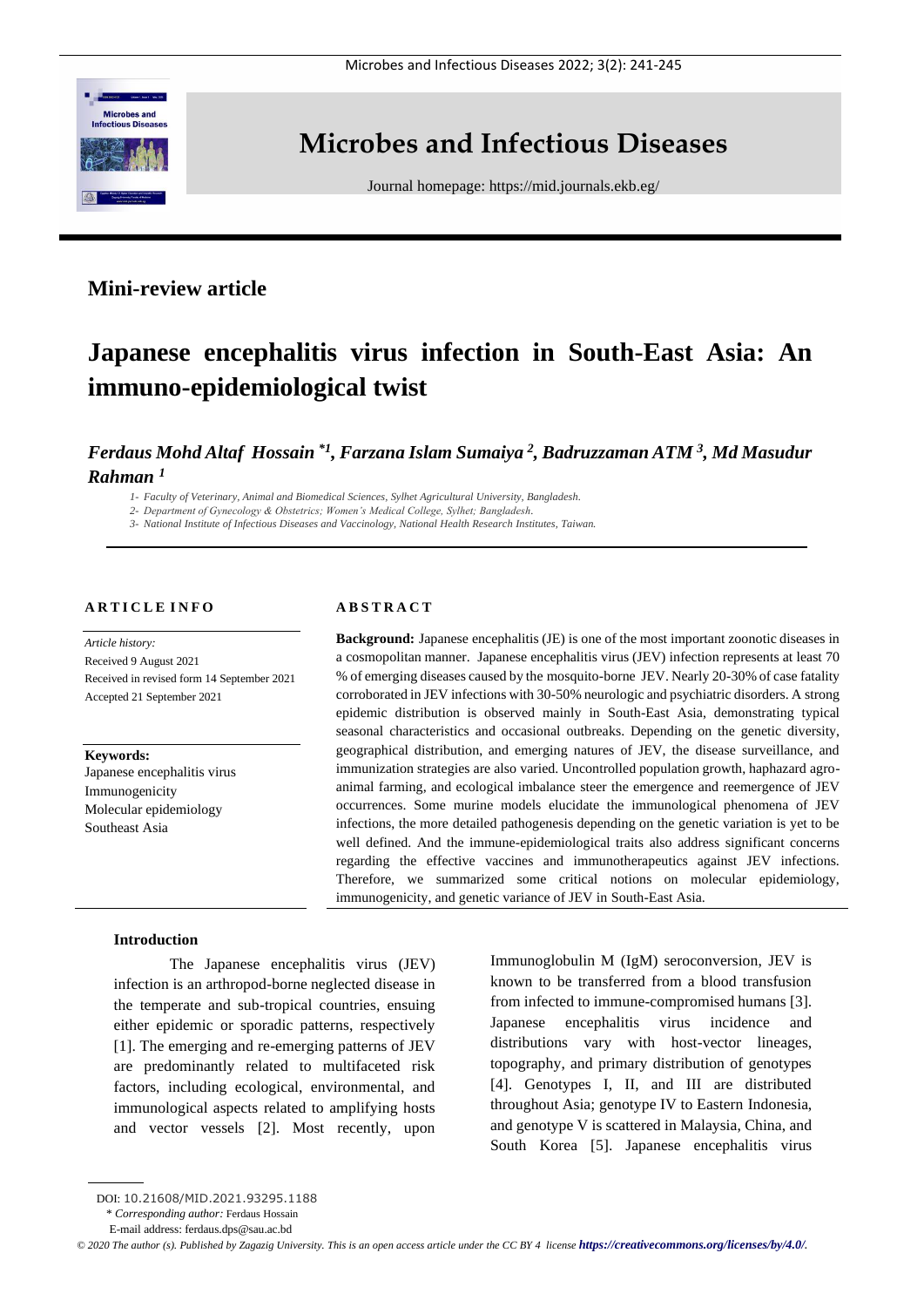genotype shifting is a proven phenomenon in spatial epidemiological patterns, like genotype II shifting to genotype I in Vietnam and Thailand [6]. Moreover, genotype I emerge as the more lethal after substituting genotype III in Asia's southeast temperate regions [7]. And these are positively related with global and landscape scales, with deep interactions between vectors and final hosts to predict initiations, emergence, or re-emergence [8].

Nearly 4 billion people are at risk of JE. And the occurrence severity is resulting almost 25% fatality, neuropsychiatric sequelae in 30% of cases [9], as well as permanent neurological disability in Southeast Asian infant survivors [10]. Significant outbreaks of JE transmission intensify during the rainy season due to the rapid breeding of vector populations. The spread of JEV in new areas has been reported to be interlinked with rice cultivation, and agricultural development works. Safe and effective JE vaccines are proposed to prevent disease in endemic areas. The JE prevention and control activities strengthened surveillance and immunization in all regions where the condition is a recognized public health hazard. In JEV infection preventive purposes, the human vaccination program is vital other than immunizing pigs' population or mosquito control measures [11]. But due to genetic and antigenic heterogeneity, precise prevention, and control measures of JEV are drawing essential concerns for South-East Asia [4]. However, different animal disease models and molecular epidemiological studies are applying to define immunomodulatory signatures of JEV infection [1].

So, JEV invasion in South-East-Asia is infrequent and depends on the genetic variations. Precise epidemiological data on immunization and surveillance could assist in public health decisionmaking regarding vaccine formulation and campaign strategies. Therefore, in this review, we aim to identify the vaccines or other immunotherapeutics available against JEV in this region.

#### **Discussions**

#### **Animal models to study the immune responses**

Diverse animal models (murine, porcine, monkey, etc.) are used to determine the exact mechanisms and immune cells, signaling pathways, immunomodulation patterns involving innate and adaptive immunity of JEV infections. As the first line of defense against JEV infection, the natural immune system restricts virus-mediated pathology and communicates for programming humoral and cell-mediated protective immune responses [12]. As JEV is an RNA virus and due to variations in genome, having risks of integration of viral genes into the host genome. Thus, JEV enhances the viral infectivity inside the host, and can invalidate the effect of both innate and humoral immune responses. Both innate and adaptive immunity are addressing important signatures for effective preventive measures in JEV infection. The innate immune response is characterized by a level of IFNα detection in the plasma and CSF of JEV infected patients [13]. Upon infection, JEV can bypass the innate response of type I, II, or III via interfering with the host-cell gene expression, inhibiting the IFN mechanism, and limiting the viral PAMPs. JEV infection activates IRF3, NF-κB, and AP-1 signaling through the secretion of type I  $(\alpha/\beta)$  IFNs, thus evading the host immune response [14,15]. Moreover, JEV NS5 is shown to block the JAK/STAT signaling pathway, hindering IFNs induced the antiviral response of host cells and exacerbates the JEV pathogenesis. JE severity reveals a high level of type I IFNs in plasma and CSF, and virus burden significantly increased in those model animals lacking IFN-α-receptor [16].

It is found that JEV altered the splenic dendritic cell (DC) subpopulation and infected DCs release antiinflammatory cytokine IL-10, which led to a reduction in the priming of CD8(+) T cells, but not CD4(+) T cells. Recently, employing IFN- $\alpha$ receptor knock-out mice, we also found that type I IFN signaling is crucial in regulating JE progression and severity [13,14]. The humoral immune response in either the final hosts or vectors is well defined with JEV specific IgG and IgM to protect JEV dissemination to CNS [17]. Moreover, we have reported that blood-brain-barrier (BBB), adhesion molecules, and tight junctions play critical roles in CNS attack [18]. And conversely, immediate failure to generate JEV specific neutralizing Abs may exacerbate case fatalities [19]. The cell-mediated immunity in JE infection is yet to draw definite mechanisms. However, like others [11], we have also applied in-vivo murine models addressing the roles of CD4+ and CD8+ T cells in the protective streams of JEV with a convincing window [13, 14, 20] Some murine models reported influential immunomodulatory roles of CTLs in JE infection. Furthermore, solenocytes reported being protective against lethal challenges [14, 21].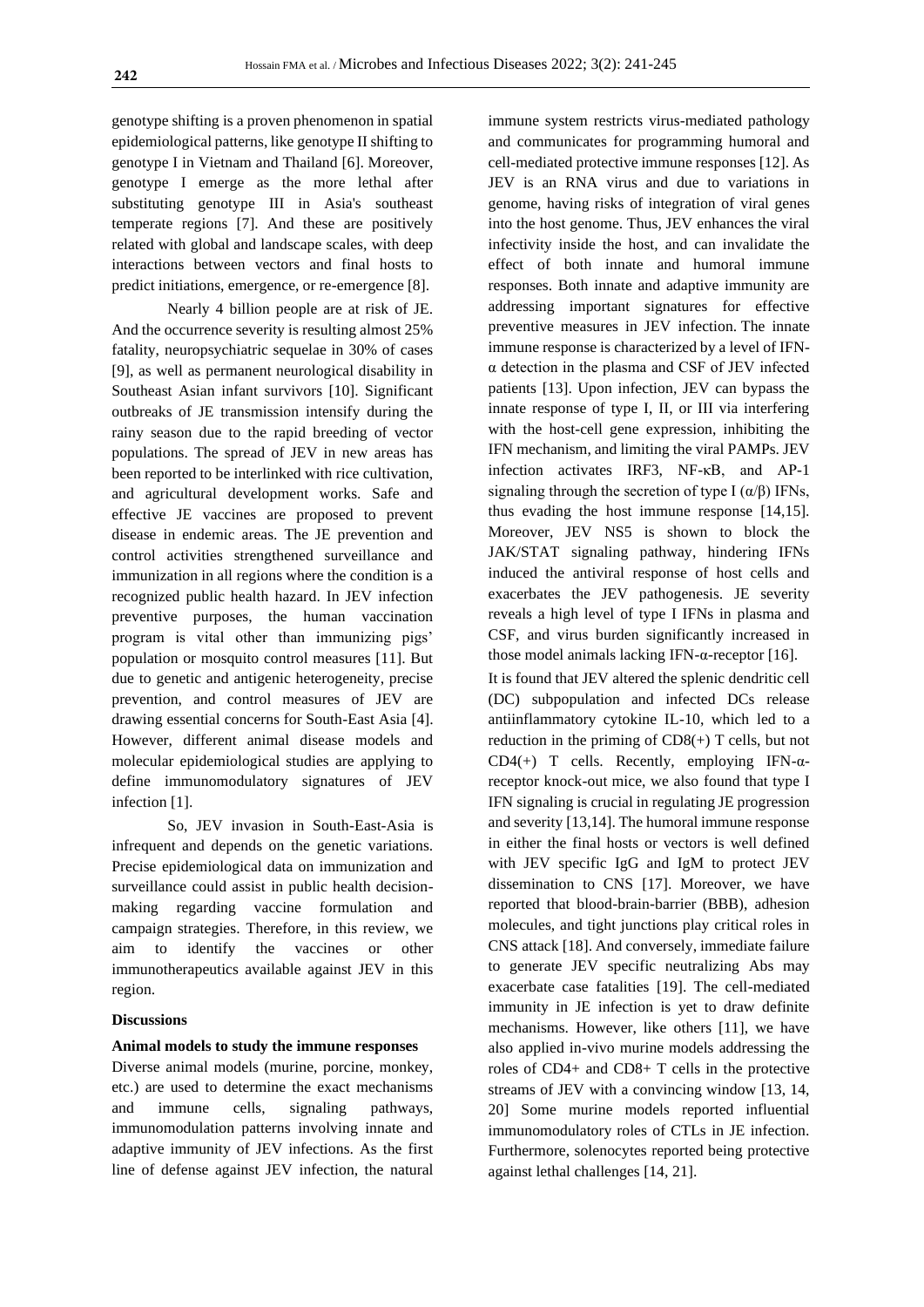In one of our mice models for JEV infection, we corroborated that 4-1BB triggering is an effective way to make the positive cellular changes, resulted in increased  $CD8(+)$  T and decreased  $CD4(+)$  T cells. The triggering of 4-1BB also suppresses autoimmunity by accumulating indoleamine 2,3 dioxygenase (IDO) in dendritic cells (DCs) in an interferon (IFN)-γ-dependent manner of JEV infected mice [13,14]. In the absence of IDO activity the JEV induced pathogenesis become reduced through reducing the JEV burden in lymphoid and CNS tissues and resulted in early and increased CNS infiltration by Ly-6C(hi) monocytes, NK,  $CD4(+)$ , and CD8(+) T-cells [18]. More interestingly, IDO ablation induced rapid enhancement of type I IFN  $(IFN-I)$  innate responses in  $CD11c(+)$  dendritic cells (DCs), including conventional and plasmacytoid DCs, following JEV infection [14, 18].

### **Vaccines and immunotherapeutics against JEV**

Many certified vaccines are currently administering against JEV, though the specificity and safety index goes through coherent screening in model animals [22,23]. Three JEV vaccines are widely used in Asia-pacific to prevent JE infection in children. And a meta-analysis study was reported earlier regarding their efficacy and safety [24]. A reported metaanalysis earlier regarding the efficacy and safety of 3 JEV vaccines widely used in Asia-Pacific to protect infants and children against JE [25]. Immunologists raised some logical questions about using JEV-I(PHK), and JEV-L (PHK) as those vaccines produced by PHK cells contain heterogeneous cellular matrix proteins. This cellular matrix protein has the potential sensitizing capabilities to hosts against the vaccines. However, the vaccine JEV (Vero) represented good safety, but the immunogenicity is very low [24]. Several murine models also described the beneficial therapeutic roles of IgM, TLR7, type I IFNs in JE pathogenesis. Similarly, chemicals like rivabarin, arctigenin, curcumin, minocycline and glucosidase inhibitors help in regulating the cellular apoptosis, activation and differentiation of microglia, caspase-3 activation, and the induction of pro-inflammatory mediators in JEV infection [10, 17, 25].

# **Conclusions**

Japanese encephalitis virus utilizes series of molecules to make repressive responses for determining infection inside the host. However, in response to a virus invasion, the cells of innate immune mechanisms become activated to eliminate

the viral proteins. But the repeated exposures and influx of virus population may escalate the neurodegenerative disorders. Considering in-vivo or ex-vivo JEV infectious models, findings should be re-authenticated through coherent studies on molecular and spatial-temporal epidemiological signatures. Due to the shifting of genotype virulence, JEV shows unpredictable traits depending on ecological evolutions. So, we need to reconsider the genetic and environmental change during any meta-analysis on JEV epidemiology and immunogenicity in the preferred study areas. Due to the reemerging nature of JEV infections, it is crucial to implement strategies in strengthening JE surveillance systems to understand the disease burdens and subsequent immunization programs.

## **Conflict of interest:** None.

**Financial disclosure:** None.

## **References**

- 1-**van den Hurk AF, Ritchie SA, Mackenzie JS.** Ecology and geographical expansion of Japanese encephalitis virus. Annual Review of Entomology 2009; 54:17-35.
- 2-**Oliveira ARS, Cohnstaedt LW, Strathe E, Hernández LE, McVey DS, Piaggio J, et al.** Meta-analyses of the proportion of Japanese encephalitis virus infection in vectors and vertebrate hosts. Parasites & Vectors 2017; 10(1):418.
- 3-**Cheng V, Sridhar S, Wong S, Wong SCY, Chan JFV, Yip C, et al.** Japanese encephalitis virus transmitted via blood transfusion, Hong Kong, China. Emerging Infectious Diseases 2018; 24(1): 49-57.
- 4-**Le Flohic G, Gonzalez J**. When Japanese encephalitis virus invaded eastern hemisphere – the history of the spread of virus genotypes. In: Ru ˚zˇek D, editor. Flavivirus encephalitis. Volume I. InTech. 2011. pp. 405-26.
- 5-**Li YX, Li MH, Fu SH, Chen WX, Liu QY,**  Zhang HL, et al. Japanese encephalitis, Tibet, China. Emerging Infectious Diseases 2011; 17: 934-36.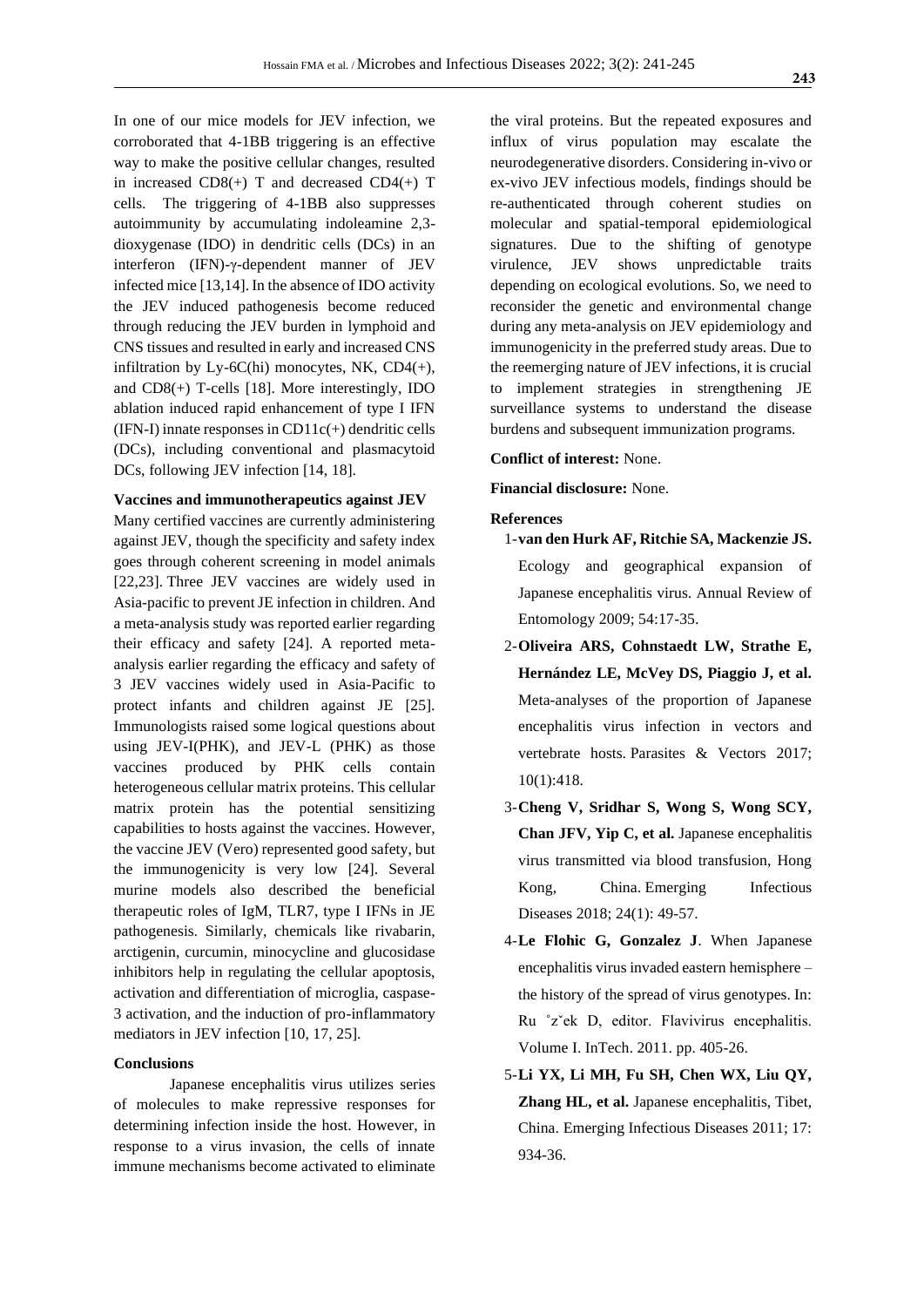- 6-**Pan XL, Liu H, Wang HY, Fu SH, Liu HZ, Zhang HL, et al.** Emergence of genotype I of Japanese encephalitis virus as the dominant genotype in Asian Journal of Virology 2011; 85(19) :9847-53.
- 7-**Schuh AJ, Tesh RB, Barrett ADT.** Genetic characterization of Japanese encephalitis virus genotype II strains isolated from 1951 to 1978. Journal of General Virology 2011; 92: 516-27.
- 8-**Fang Y, Zhang Y, Zhou ZB, Xia S, Shi WQ, Xue JB, et al.** New strains of Japanese encephalitis virus circulating in Shanghai, China after a ten-year hiatus in local mosquito surveillance. [Parasites & Vectors](https://www.ncbi.nlm.nih.gov/pmc/articles/PMC6327439/) 2019; 12: 22.
- 9-**Connor B, Bunn WB.** The changing epidemiology of Japanese encephalitis and New data: the implications for New recommendations for Japanese encephalitis vaccine. Tropical Diseases, Travel Medicines and Vaccines 2017; 3:14.
- 10-**Kumar R.** Prevention, diagnosis, and management of Japanese encephalitis in children. Pediatric Health Medicine and Therapeutics 2014; 5: 99-110.
- 11-**Biswas SM, Ayachit VM, Sapkal GN, Mahamuni SA, Gore MM.** Japanese encephalitis virus produces a CD4+ Th2 response and associated immunoprotection in an adoptive-transfer murine model. Journal of General Virology 2009; 90:818-26.
- 12-**Kim JH, Patil AM, Choi JY, Kim SB, Uyangaa E, Hossain FMA, et al.** CCR5 ameliorates Japanese encephalitis via dictating the equilibrium of regulatory  $CD4^{(+)}$  Foxp3<sup>(+)</sup> T and IL-17<sup>(+)</sup>CD4<sup>(+)</sup> Th17 cells. Journal of Neuroinflammation 2016; 13(1):223.
- 13-**Choi JY, Kim JH, Patil AM, Kim SB, Uyangaa E, Hossain FMA, et al.** Exacerbation of Japanese Encephalitis by CD11chi Dendritic Cell Ablation Is Associated with an Imbalance

in Regulatory Foxp3<sub>+</sub> and IL-17<sub>+</sub>CD4<sub>+</sub> Th17 Cells and in  $Ly-6C<sub>hi</sub>$  and  $Ly-6C<sub>low</sub>$  Monocytes. Immune Network 2017; 17(3):192-200.

- 14-**Kim SB, Choi JY, Uyangaa E, Patil AM, Hossain FMA, Hur J, et al.** [Blockage of](https://www.ncbi.nlm.nih.gov/pubmed/27090635)  [indoleamine 2,3-dioxygenase regulates](https://www.ncbi.nlm.nih.gov/pubmed/27090635)  [Japanese encephalitis via enhancement of type](https://www.ncbi.nlm.nih.gov/pubmed/27090635)  [I/II IFN innate and adaptive T-cell responses.](https://www.ncbi.nlm.nih.gov/pubmed/27090635) Journal of Neuroinflammation 2016; 13(1):79.
- 15-**Fagerlund R, Kinnunen L, Kohler M, Julkunen I, Melen K.** NF-{kappa}B is transported into the nucleus by importin {alpha}3 and importin {alpha}4. Journal of Biological Chemistry 2005; 280:15942-51.
- 16-**Lin RJ, Chang BL, Yu HP, Liao CL, Lin YL.** Blocking of interferon-induced Jak-Stat signaling by Japanese encephalitis virus NS5 through a protein tyrosine phosphatasemediated mechanism. Journal of Virology 2006, 80:5908-18.
- 17-**Dutta K, Kumawat KL, Nazmi A, Mishra MK, Basu A.** Minocycline differentially modulates viral infection and persistence in an experimental model of Japanese encephalitis. Journal of Neuroimmune Pharmacology 2010; 5:553-65.
- 18-**Kim JH, Hossain FMA, Patil AM, Choi JY, Kim SB, Uyangaa E, et al.** [Ablation of](https://www.ncbi.nlm.nih.gov/pubmed/27638116)  CD11c(hi) [dendritic cells exacerbates Japanese](https://www.ncbi.nlm.nih.gov/pubmed/27638116)  [encephalitis by regulating blood-brain barrier](https://www.ncbi.nlm.nih.gov/pubmed/27638116)  [permeability and altering tight](https://www.ncbi.nlm.nih.gov/pubmed/27638116)  [junction/adhesion molecules.](https://www.ncbi.nlm.nih.gov/pubmed/27638116) Comperative Immunology, Microbiology and Infectious Diseases 2016; 48:22-32.
- 19-**Gupta AK, Lad VJ, Koshy AA.** Protection of mice against experimental Japanese encephalitis virus infections by neutralizing anti-glycoprotein E monoclonal antibodies. Acta Virology 2003; 47:141-5.